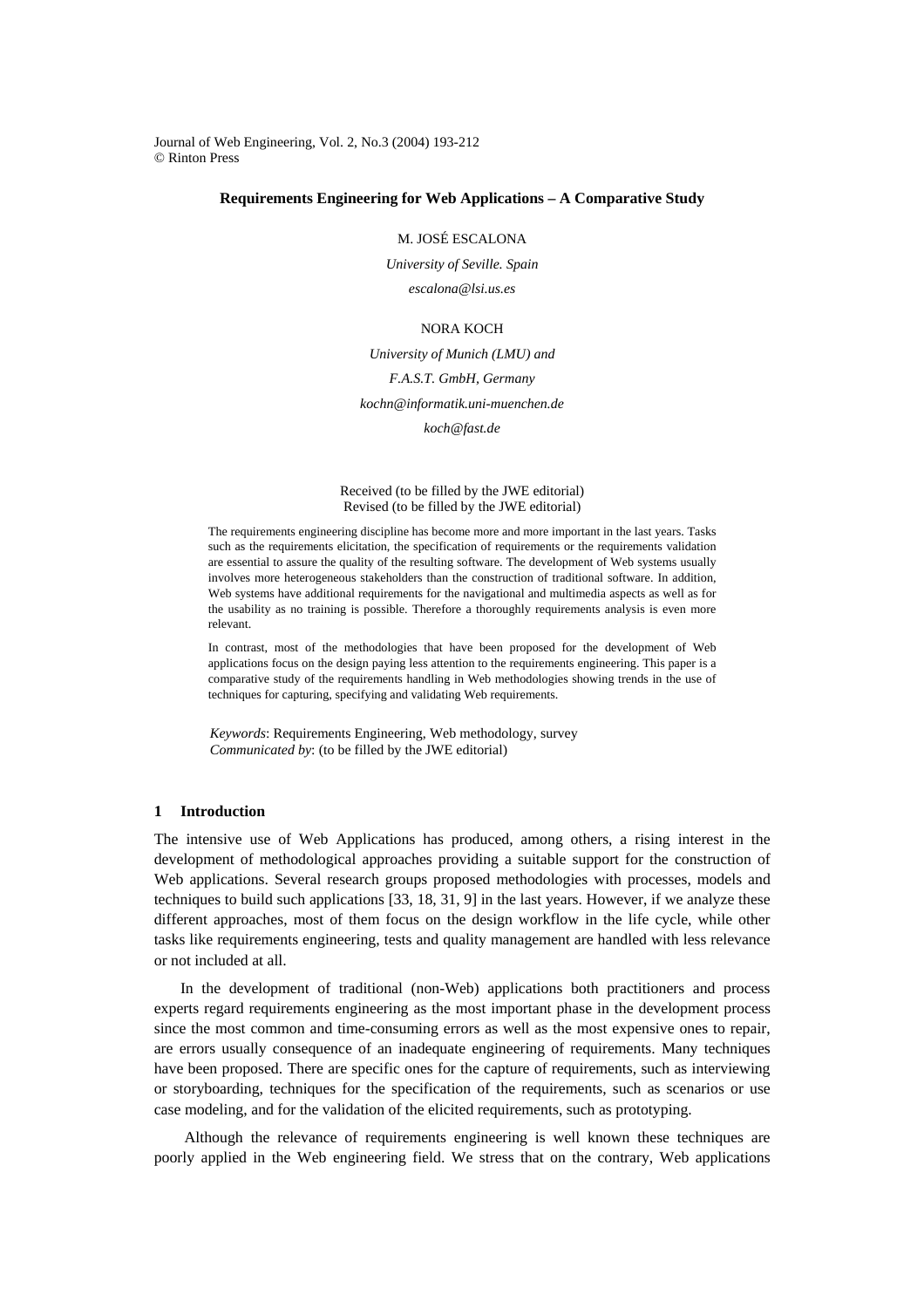require a more extensive and detailed requirements engineering process due to the number of stakeholders involved and due to the diversity of the requirements including among others requirements on the navigation and on the business processes as well as Web usability. It is always an iterative process.

The study performed by Barry and Lang [2] showed that practitioners find development difficult and that there is an increasing demand for them to deliver high-quality Web-based software products in-budget and in-time. They urge to find solutions for user-centered approaches which translate users' navigational requirements into system representations. Modeling techniques that aid in requirements representation and communication will be essential part of the future CASE Tools used in the development of Web applications.

The motivation for this work is to show the deficiencies that the current Web methodologies present and on the same time present a palette of requirements engineering techniques which could aid Web developers in their work. In addition, the comparison presented should help in the continuous process of improvement of the existing Web methodologies and their tool support in order to focus more on requirements engineering, and therefore contribute to improve the quality of the Web applications that are built with these methodologies.

The present work gives a survey and a comparative study of the current approaches available in the Web field that use different techniques and model to handle requirements engineering<sup>a</sup>. For that reason, we outline the requirements engineering process and an overview of classic requirements engineering techniques in Section 2. The brief description includes the most commonly used techniques to capture, define and validate the requirements of a system. In Section 3, the main Web methodologies are described including requirements specification, that in different degree of detail include requirements specification. This section includes also a classification of requirements. In Section 4, these approaches are classified and compared from different points of view. Finally, in Section 5 are presented some conclusions and future works.

## **2 Requirements Engineering Techniques**

 $\overline{a}$ 

A requirement is defined as a condition or capability that must be met or fulfilled by a system to satisfy a contract, standard, specification, or other formally imposed documents (IEEE Standard 610.12-1990). The requirements defined for a system should be: correct, consistent, verifiable and traceable. Requirements engineering is the process of eliciting, understanding, specifying and validating customers' and users' requirements. It also identifies the technological restrictions under which the application should be constructed and run. It is an iterative and co-operative process with the objective to analyze the problem, to document the results in a variety of formats and evaluate the precision of the results produced [11].

Whenever a software application is built, be it for the Web or not, the development team has to acquire certain knowledge about the problem domain and the application's requirements. The elicitation and specification of these requirements is a complex process as it is necessary to identify the functionality that the system has to fulfill in order to satisfy the users' and customers' needs.

Although there is a lack of a standardized process supporting requirements handling and guaranteeing the quality of the results, best practice in the development of general software applications provide a set of techniques. Such techniques are also recommended by some Web methodologies for requirements specification of Web applications. It is important to note,

<sup>a</sup> This work has been partially granted by the Deutscher Akademischer Austauschdienst (DAAD).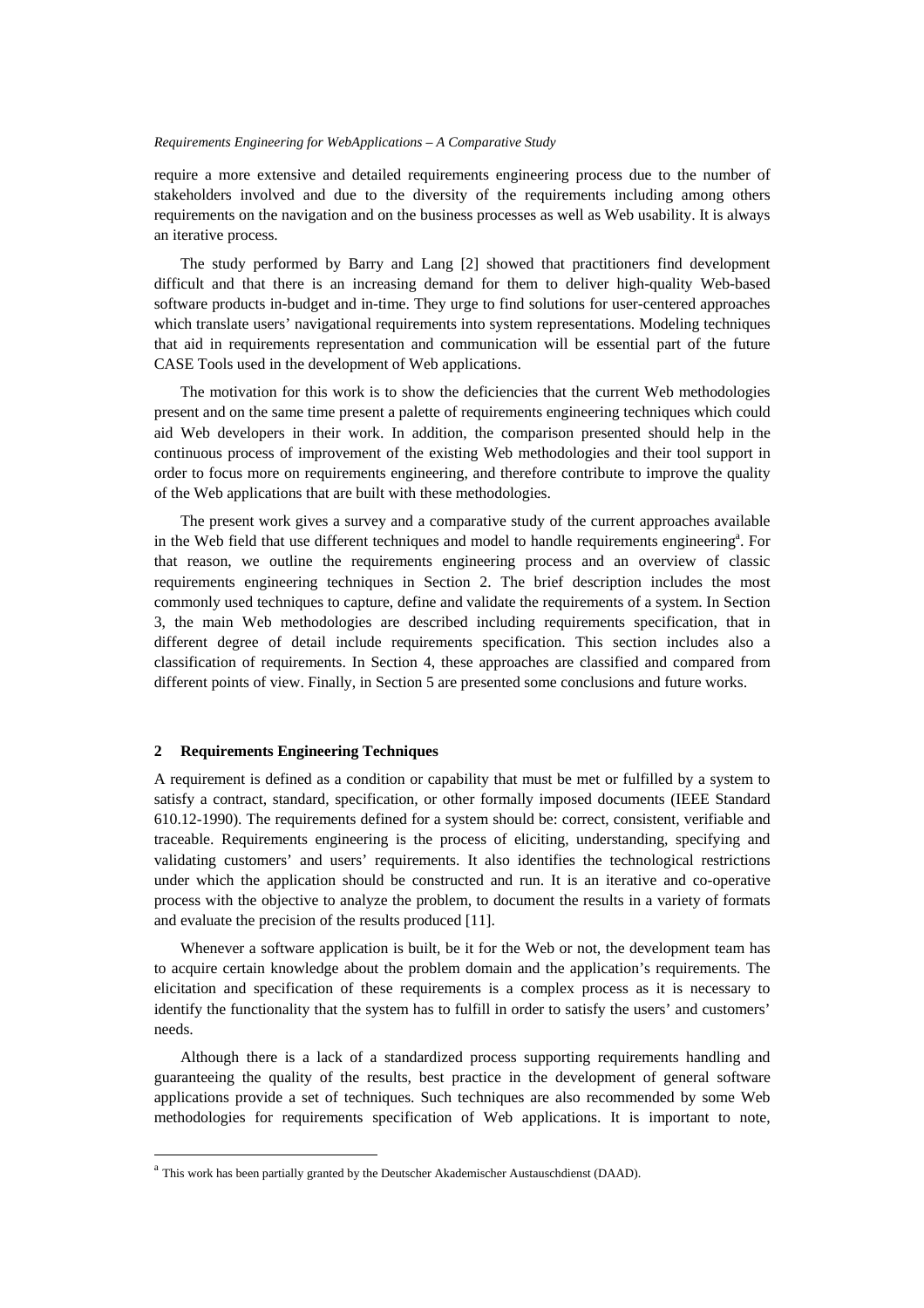however, that the selection of appropriate techniques belongs to the responsibility of the development team and the success of the results depends on this team, the group of customers and users that participate in the process.

The iterative process of requirements engineering consists of three main activities [24]:

- requirements elicitation
- requirements specification
- $\checkmark$  requirements validation

Figure 1 shows this process of requirements engineering. It is represented as a UML activity diagram [34] and is part of the iterative development life cycle, which in the case of Web applications has the tendency to continue during the whole life of the application. Sawyer and Kotonya [32] describe a requirements engineering process that includes a fourth activity: the requirements analysis and negotiation. We consider requirements analysis as part of the requirements specification.



Figure 1: The Requirements Engineering Process

The process starts with the requirements elicitation. The set of developers collect information from the users and customers. Information can be gathered from different sources, such as documents, legacy applications, interviews, etc. which are used in the preparation of the requirements catalogue. Finally, the requirements validation is performed to find out if there are some inconsistencies, mistakes or undefined requirements. The specification-validation process is iterative and may be executed several times in complex projects.

In the next sections, we briefly describe some classic techniques to elicit, specify and validate requirements. These techniques can be more or less suitable for requirements engineering in the Web environment. It is very difficult to establish precise criteria to select the most suitable techniques. These criteria may include the easiness of learning and using the technique, its scalability, its cost, the quality of its results and the time required for its application. For example, the use of natural languages in the specification of requirements gives less precise results than a description done using use cases, which as well are less precise than requirements described using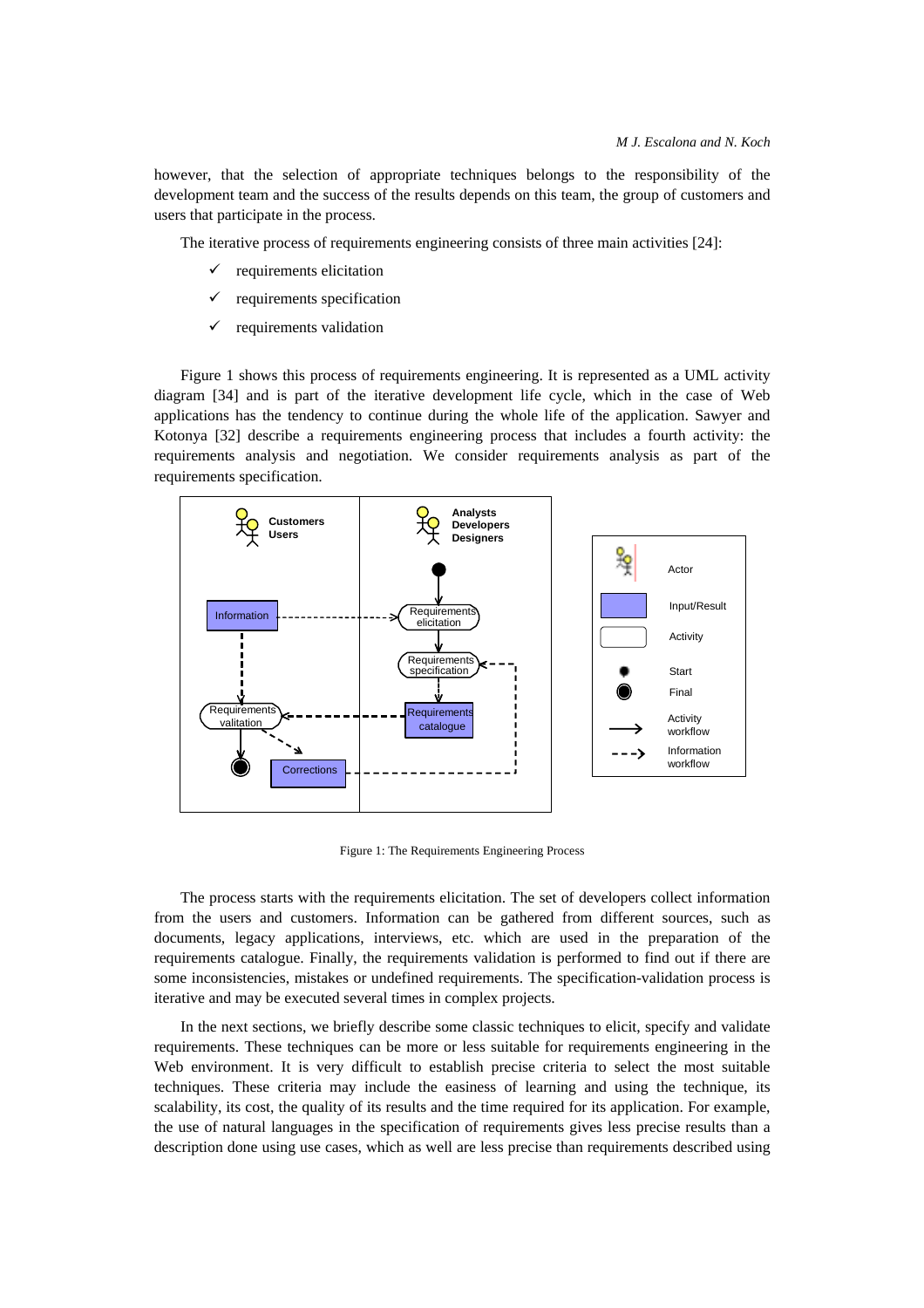formal languages. Techniques like JAD are more time-consuming and more difficult to use than other techniques like interviewing, but they produce results of higher quality.

### *2.1 Requirements Elicitation*

The capture of requirements is the activity by means of which the development team collects from any available source the functionality the system needs to provide to the future users. This topic covers what sometimes is termed as requirements capture, requirements discovery or requirements acquisition. The process of requirements elicitation can be complex, mainly if the problem domain is unknown for the analysts. Thus, a set of techniques have been defined and tested by requirements engineering experts to make this step more efficient and precise.

In the remaining of the section we present an overview of the most relevant techniques used in requirements elicitation in the context of a standard software development process.

**Interviewing** is a traditional and frequently applied technique. By means of interviews analysts are able to understand the problem and get information about the objectives of the application to be developed. The interviewing technique and certain guidelines of how to use them correctly are described in detail by Durán, Bernáldez, Ruíz and Toro [8] as well as Pan, Zhu and Johnson [28]. Basically, the interviewing process covers four steps: the identification of stakeholders for the interview, the preparation of the interview, the interview itself and the documentation of the results in form of an interview protocol.

Interviews are not easy to perform; they require a vast experience of the interviewer who needs to have the ability to choose the most suitable interviewees [28].

**JAD (Joint Application Development)** can be regarded as an alternative to interviewing. It is a group technique that requires the participation of all stakeholders of a project, i.e. analysts, designers, users, system administrators and customers [23]. The requirements are captured in a set of sessions over several days. In each session, the high level requirements are analysed and the problem field and the documentation are established. During each session the group discusses about the different topics, drawing and documenting, as a result a set of documented conclusions. Such conclusions drive the specification of the system requirements. JAD is based on four basic principles: group dynamic, the use of visualisation techniques to improve communication, the support of an organised and rational process, and a philosophy of documentation of type WYSIWYG (What You See Is What You Get). On every JAD session the requirements of the system are becoming more concrete.

This technique provides several advantages compared to interviewing mainly because it saves time. In JAD it is not necessary to compare customer's opinions with one another. Conversely, JAD needs a good integrated and organized group of stakeholders.

**Brainstorming** is also a group meeting technique similar to JAD. It consists of collecting non-evaluated ideas and information of all stakeholders of the project [30]. The number of participants of such brainstorming meetings should not exceed 10 (stakeholders of the project); one of them has to assume the role of moderator, but should not control the session.

In contrast to JAD, brainstorming is easier to use as it requires less work in the group. Moreover, as brainstorming often provides a better overview of the system requirements, it is frequently used in first meetings where concrete details are not still needed.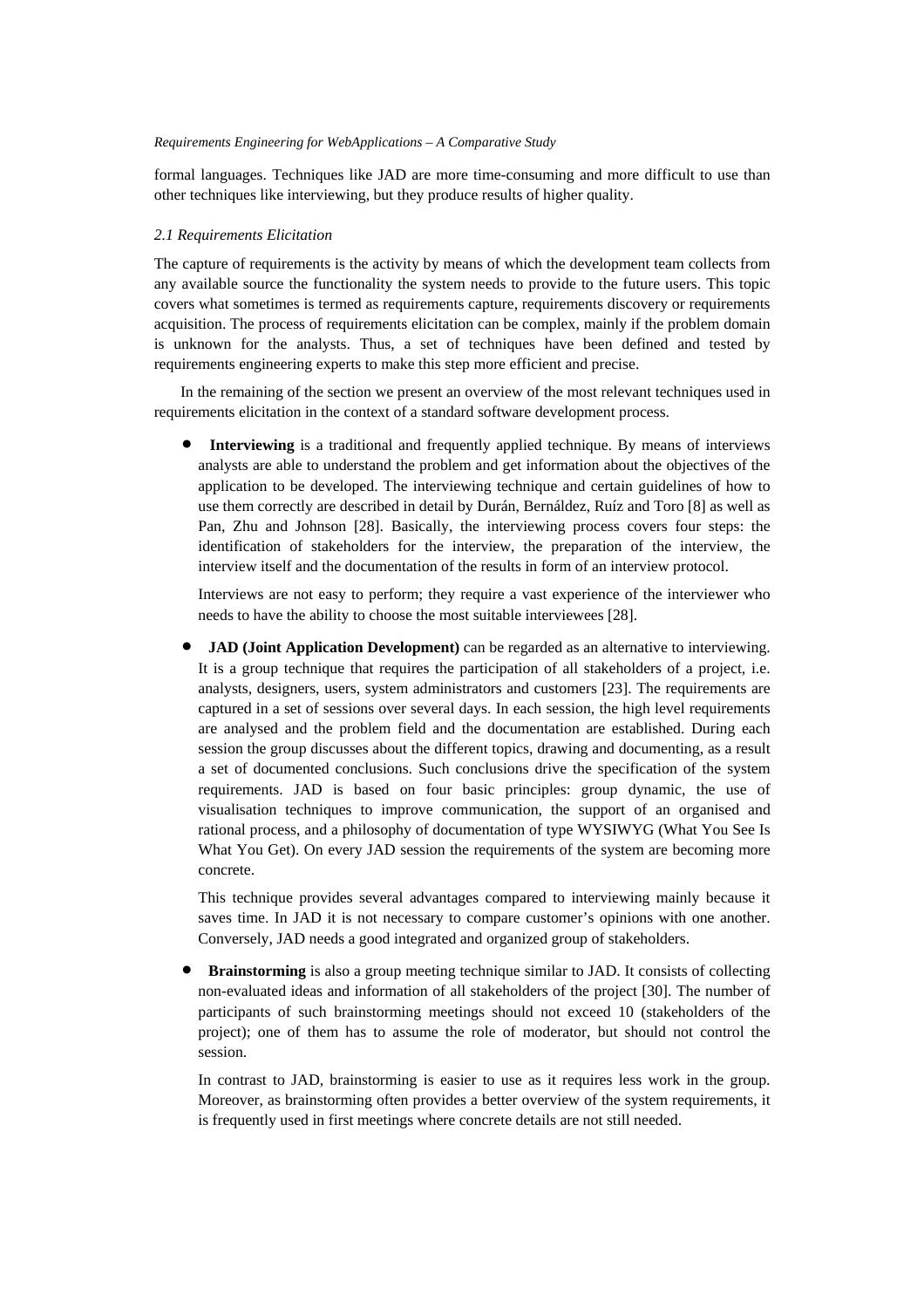- **Concept Mapping** is a technique by means of which concept maps are built [28]. Concept maps are graphs with vertexes representing concepts and edges representing relationships between these concepts. These graphs, developed by the project team together with the customer and/or final user, are frequently used as a simple communication medium, mainly because they are written in the customer's language. However, some care is required to avoid a subjective and ambiguous description of complex systems. It is recommended to provide an additional textual description.
- **Sketching and Storyboarding** is a technique frequently used by graphical designers in the development of Web applications. It consists of schematic representation (usually on the paper) of the different user interfaces (sketches). These sketches can be grouped and connected using links, building this way a so called storyboard that gives an idea about the navigation structure.
- **Use Case Modeling** is a technique which was developed to define requirements [16] more than for capturing them. A use case model consists of actors, use cases and relationships between them [34]. It is used to represent the environment by actors and the scope of the system by use cases (functional requirements). An actor is an external element to the system (e.g. a user, another system) that interacts with the system as a black box. A use case describes the sequence of interactions between the system and its actors when a concrete function is executed. An actor can take part in several use cases and a use case can interact with several actors.

The main advantage of use case modeling is that a use case model is easy to be understood by the user or the customer as well as by the developers. However, sometimes they are not concrete or detailed enough [36, 15]. Thus, they can be supplemented with textual information or another technique like activity diagrams.

- **Questionnaire and Checklist** is a technique that consists of preparing a document with questions for which only short and concrete answers or even with a limited choice of answers (checklist) is possible. The questionnaire can be completed during an interview or it can be used to get information independently from an interview. The drawback of this technique is that the analyst needs certain knowledge about the problem domain and the application to be built in order to prepare the questionnaire and checklist.
- **Terminology Comparison** is a technique that does not resolve the problem of requirements elicitation on its own. Instead, it is a complementary technique used to overcome the communication difficulties, that may arise among developers and users, who do not use the same language. The comparison is used to get a consensus about the terminology which will be used in the project. Therefore, it is necessary to identify those words used for the same concept (correspondence), similar words to express different concepts (conflicts) or if there is not exact concordance in the vocabulary or concepts (contrast) [28].

The requirements engineering community has proposed many other techniques to capture requirements, such as the analysis of similar systems or documentation. Nevertheless, we consider that the techniques briefly described above provide a representative set of the most frequently used ones.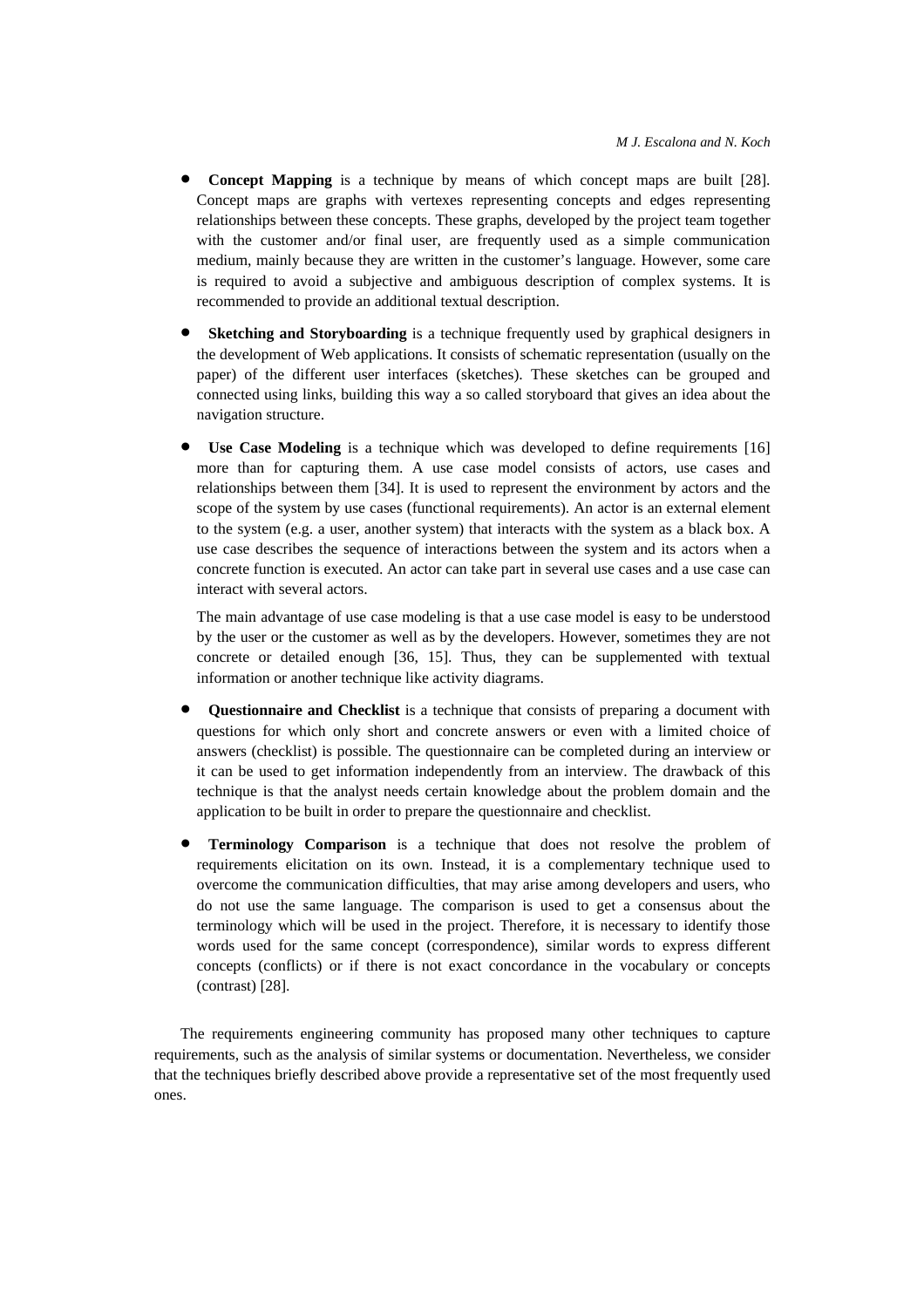## *2.2 Requirements Specification*

For the requirements definition activity, many techniques have also been proposed. In this section, the most widely used are briefly described.

- **Natural Language.** It is an ambiguous technique to define requirements. Requirements are described in natural language without any kind of rules. Although this procedure is often criticized, it is quite often used in practice.
- **Glossary and Ontology** are used to define the terminology that should be used in every software project where stakeholders with different background work together. This aspect is critical in the development of Web applications as the development team is usually an interdisciplinary one [19]. Therefore, many methodologies propose the use of a glossary in order to define and maintain the most important and critical concepts related to the application.

If an ontology is defined, it means that in addition to concepts, the relationships between these concepts are specified. None of the methodologies for the development of Web applications described in this work propose the use of ontologies. Thus, we did not include this technique in Table 2.

- **Templates.** They are used to describe the objectives and requirements using natural language, but in a structured way. A template is a table whose fields have a predefined structure and are filled in by the development team using the user's terminology. Templates – also known as patterns – are less ambiguous than descriptions in natural language due to their structure. However, if templates are too structured they could be difficult to fill and maintain.
- **Scenarios** consist of the description of the characteristic of the application by means of a sequence of steps [22]. Scenarios can be represented in different ways: as texts or in a graphical form, e.g. by use cases [37]. The analysis of such scenarios provides important information about the requirements of the application [24]. Scenario notations are integrated in many object-oriented analysis techniques.
- **Use Case Modeling** has been widely accepted as a technique to define requirements although it is also used in requirements eliciting as described in the previous section. However, it has the disadvantage that it is ambiguous when defining complex requirements [36, 15]. For this reason, some approaches that define use cases propose to add a textual description using templates or a more detailed diagrammatic representation [19,36].
- **Formal description** is another important group of techniques that proposes in contrast to natural descriptions the use of formal languages to specify requirements. Algebraic specifications for example, have been applied in software engineering for some years. However, they are difficult to be used and understood by customers. Its main disadvantage is that they do not facilitate the communication between customer and analyst. Conversely, it is the least ambiguous requirements representation allowing for automatic verification techniques.
- **Prototypes** are a valuable tool for providing a context within which users are able to better understand the system they want to be built. There is a wide variety of prototypes that range from mock-ups of screen designs to test versions of software products. There is a strong overlap with the use of prototypes for validation.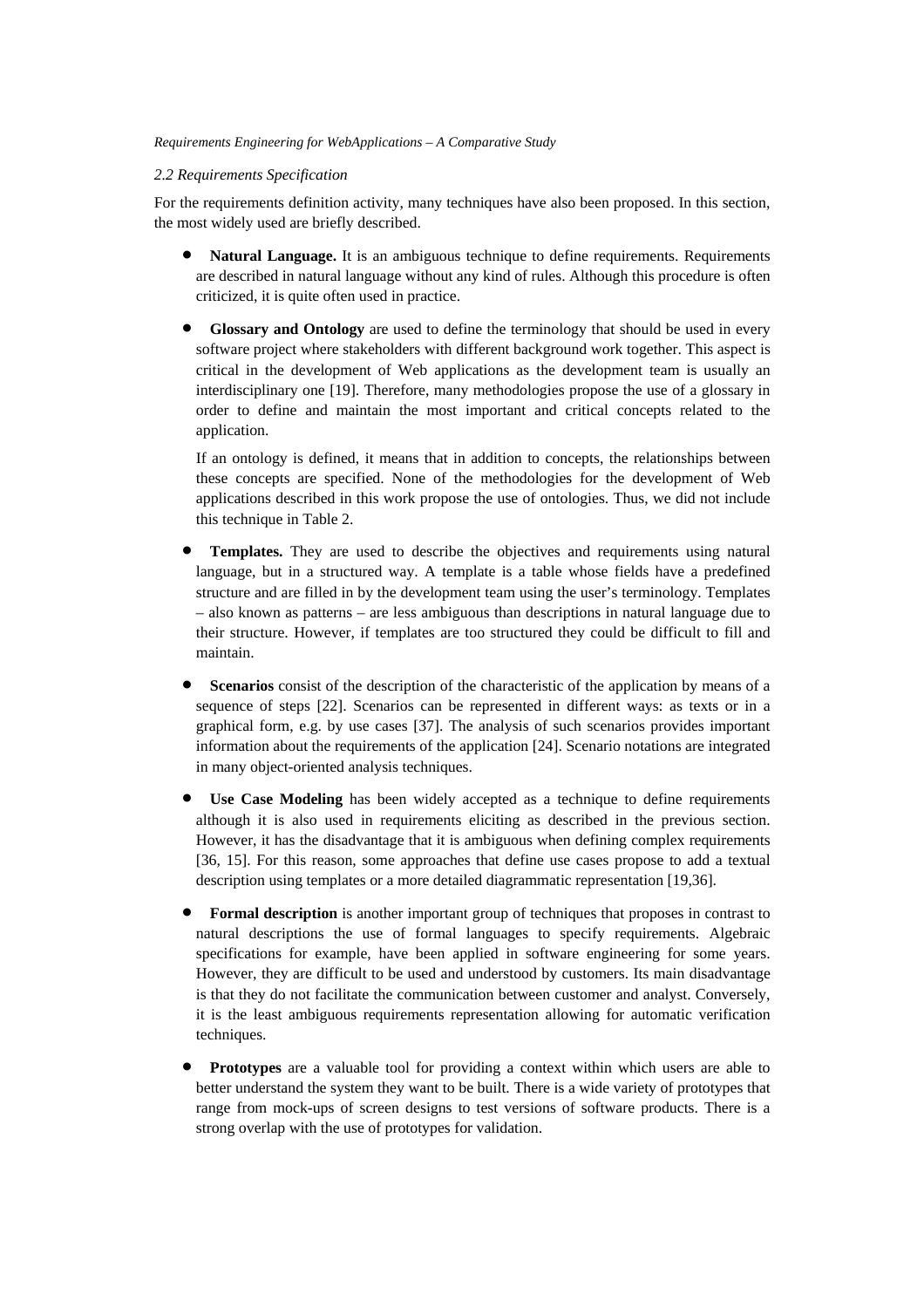## *2.3 Requirements Validation*

Once requirements are defined, they have to be validated. Through requirements validation the requirements specification is checked to correspond to the user's needs and the customer's requirements [24]. Only few approaches provide techniques to validate requirements. Most of them only define some guidelines about how developers and customers should review the requirements specification in order to find inconsistencies and mistakes. The following is an overview of techniques that are appropriate for requirements validation:

- **Review or Walk-through** is a technique which consists in reading and correcting the requirements definition documentation and models. Such a technique only validates the good interpretation of the information. The verification of documentation inconsistencies and the detection of missing information require more sophisticated methods.
- **Audit** consists of a check of the results presented in the review documentation. The results are compared with a checklist predefined at the start of the process. It provides only a partial review of the information and results.
- **Traceability Matrix** consists of a comparison of the application objectives with the requirements of the system [8]. A correspondence is established between objectives and how they are covered by each requirement. This way, inconsistencies and non-covered objectives will be detected.
- **Prototyping for validation** is a technique that consists in building tools based on the requirements specification, i.e. the developers' interpretation of the systems requirements. These prototypes usually only implemented a partial set of functional requirements but provide a global vision of the user interface [27]. In order to use this technique the user has to understand that what he is observing is only a prototype and it is not the final system.

# **3 Requirements Engineering in current Web Methodologies**

The development of Web applications has several characteristics that differ from the development of other kinds of applications. On the one hand, many different kinds of stakeholders participate in the development process: analysts, customers, users, graphical designers, marketing, multimedia and security experts, etc. On the other hand, the main features of these systems are the navigational structure, the user interface and the personalization capability. The structure requires an intuitive guide to avoid that the user "gets lost in the navigational space" [27]. The design of the user interface often has to take into account multimedia and marketing aspects. These special design aspects not only have to be handled differently during design, but already be considered during the requirements specification [9].

In this chapter we give an overview of those Web approaches which propose specific techniques or models to deal with requirements. Of course, there are more Web methodologies in use which were not included in this survey. This study is focused on requirements, thus we describe mainly the requirement phase of each approach.

Most of the methodologies analyzed and compared in this work provide a classification of requirements. However, the terminology used in these methodologies is not always the same. In order to make the description of each methodology comparable to the others, a general classification of requirements for Web applications is shown previously to the outline of the methods. It is based on the state of the art of Web methologies.

• *Functional requirements* are capabilities that a system must exhibit in order to solve a problem. Functional requirements can be sub-classified in: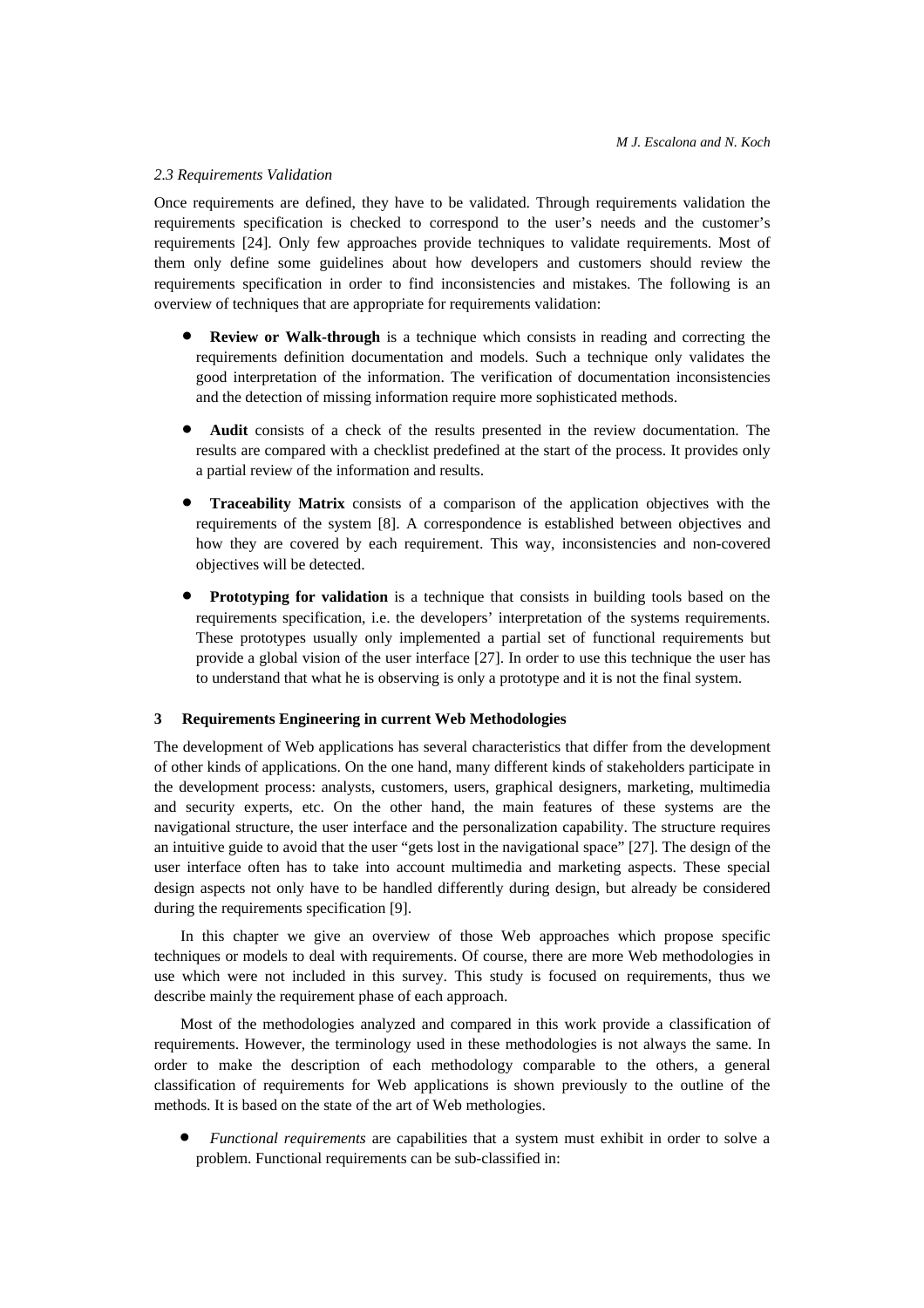- *Data requirements* also known as conceptual requirements, content requirements or storage requirements. These requirements establish how information is stored and administrated by the application.
- *Interface requirements (to the user)* also known as interaction requirements or user's requirements. They give an answer to how the user is going to interact with the Web application.
- *Navigational requirements* represent users' navigation needs through the hyperspace.
- *Personalization requirements* also known as customization or adaptation requirements. They describe how a Web application has to (dynamically) adapt itself, depending on the user or environment profile.
- *Transactional requirements,* also known as internal functional requirements or service requirements, express what the Web application has to compute internally, without considering interface and interaction aspects.
- *Non-functional requirements* act to constraint the solution, e.g. portability requirements; reuse requirements, usability requirements, availability requirements, performance requirements, etc*.*

In this section, we only include those web proposals which contain the phase of the requirements handling in the life cycle of their development process. Some of them covered the requirements phase in early versions; others included it only after a revision. Methodologies are outlined chronologically according to the first publication that included requirements specification. The chronological arrangement gives us an idea of how requirements engineering for Web applications has evolved.

## *3.1 WSDM: Web Site Design Method*

WSDM is a user-centered approach for the development of Web sites that models the application based on the information requirements of the users' groups [7]. Its development process is divided into four phases:

- *User modeling*, where users are classified and grouped in order to study system requirements according to each user group,
- *Conceptual design*, where a class diagram is designed to represent the static model of the system and a navigational model to represent the possibilities of navigation,
- *Implementation design*, where models of the conceptual design are translated into an abstract language easily to be understood by the computer, and
- **Implementation, where the implementation design result is written in a specific computer** language.

We focus on the user modeling phase, which is the relevant one for this work. It aims on the identification of the different users' roles by performing the following two tasks:

• *Users' classification* is the identification of the potentials users/visitors of the Web site and their classification according to their interests and navigation preferences. WSDM proposes to analyze the organization environment where the application will be used, and centers the attention on the stakeholders of the business processes supported by the application. In WSDM the relationships between stakeholders and the business process activities performed are graphically represented by conceptual maps of roles and activities.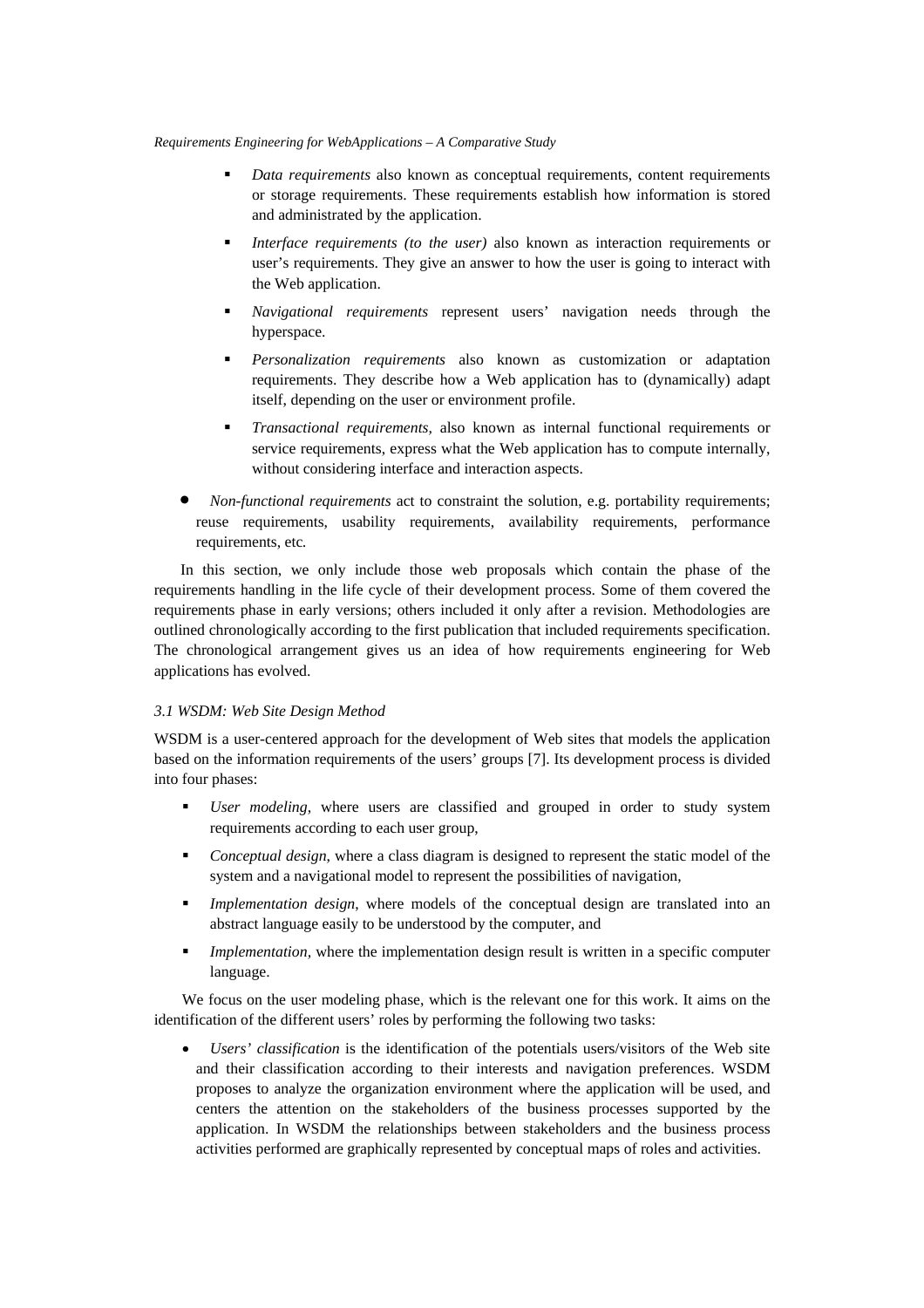• *Users' group description* is the detailed description of the users' groups identified in the previous task. The information requirements, functional requirements and security requirements for each user's group are described with the help of a data dictionary.

The remaining phases in the WSDM process are based on the users' classification of this first phase.

## *3.2 SOHDM: Scenario-based Object-Oriented Hypermedia Design Methodology*

The SOHDM approach [21] was the first approach stressing the importance of a process that allows the analysts to capture and define the applications requirements. SOHDM has similarities with OOHDM [33] among others, but it proposes a requirement specification based on scenarios.

The following six tasks are performed during the life cycle of SOHDM; for this work, only the first one is relevant:

- *Analysis*, where requirements are describe using scenarios;
- *Object model realization*, where a class diagram is built in order to present the static structure of the system;
- *View design*, which expresses how the system will be presented to the user;
- *Navigational design*, where a navigational class model is developed in order to express the possibilities of navigation in the system;
- *Realization of the implementation*, where Web pages, the interface and also the database are developed; and, finally,
- *Construction of the system*, where the system is built.

The requirements definition starts on designing a so called context diagram, similar to the data flow diagrams (DFD) defined by Yourdon [38]. To build such a context diagram the analyst has to identify the external entities that communicate with the application, and the events that trigger the communication between these entities and the application. The set of events is specified as a table showing the entities that participate in an event. SOHDM proposes to associate a scenario with each event. Scenarios are graphically represented using a proprietary notation called SAC (Scenario Activity Chart). A scenario describes the interaction process between the user and the application when an event triggers an activity. It specifies the activity flow, objects involved and transactions performed.

SOHDM proposes a process to get the conceptual model of the application out of these scenarios. The proposed conceptual model is represented by a class diagram. The next step in the SOHDM development process is the regrouping of these classes with the objective to obtain a navigational class diagram.

## *3.3 RNA: Relationship-Navigational Analysis*

RNA [3] is a methodology that offers a sequence of steps to develop Web applications focusing mainly on analysis. Its phases are:

- *Phase 1 Environment analysis:* the objective is to analyze the audience's characteristics. Stakeholders of the application are identified and classified in different groups according to their roles (similar to the user modeling phase of WSDM).
- *Phase 2 Element analysis:* in this phase all elements that are of interest to the application are identified, e.g. documents, forms, information, mock-ups, etc.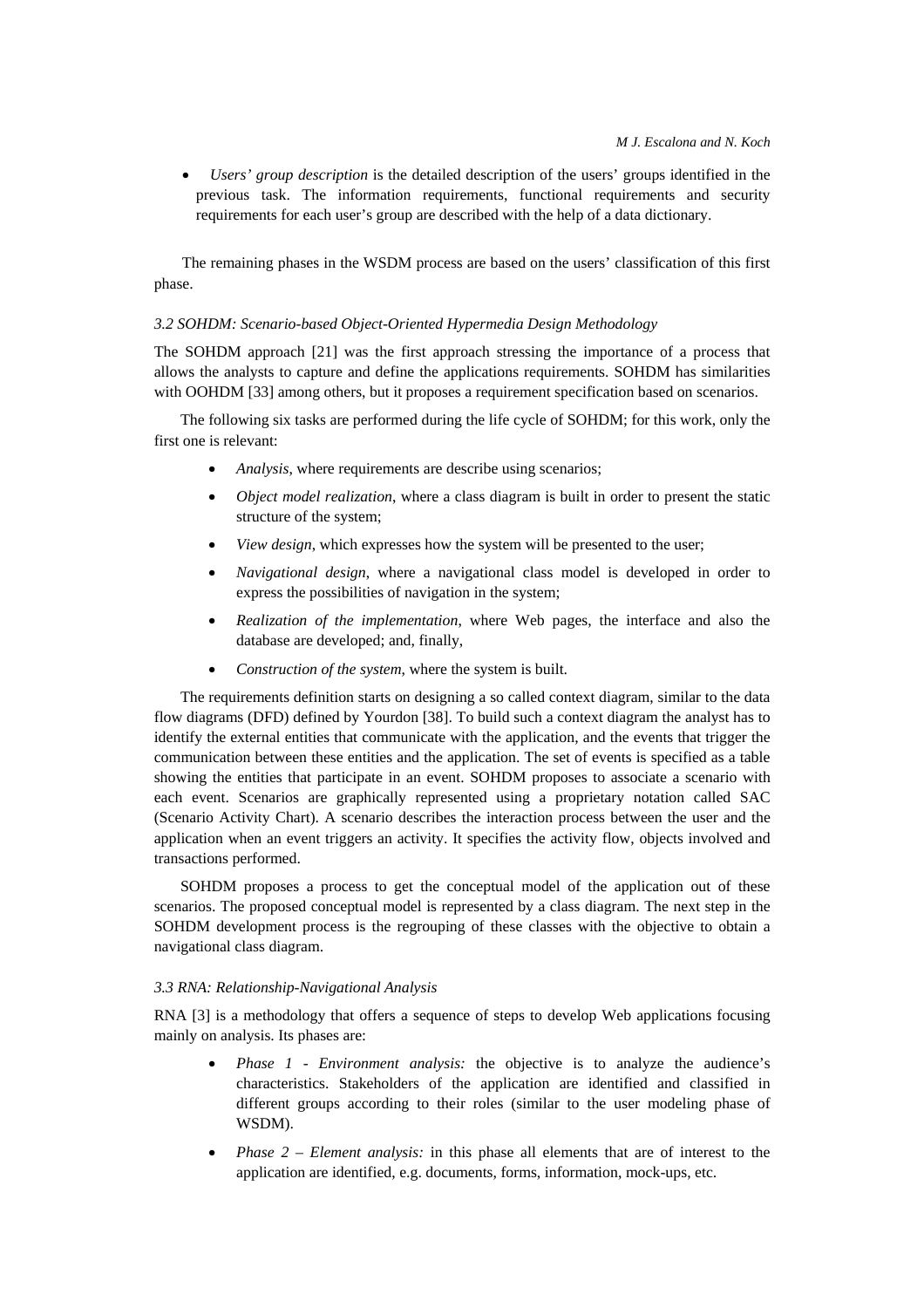- *Phase 3 Meta-knowledge analysis:* achieves to build a schema of the application. RNA proposes to identify objectives, processes and operations related to the application, and to describe the relationships between those elements.
- *Phase 4 Navigation analysis:* in this phase, the schema of the previous one is enlarged with navigation features.
- *Phase 5 Implementation analysis*: consists of the identification of how the models described in phase 4 will be produced in a computable language.

RNA only provides some guidelines of the actions to be performed in each phase. Neither modeling concepts nor a notation is proposed, but the RNA approach is one of the methodologies that first focused on the importance of requirements specification in the development process of Web applications. It emphasized the need of the separation between the analysis of conceptual requirements and the analysis of navigational requirements.

# *3.4 HFPM: Hypermedia Flexible Process Modeling*

The Hypermedia Flexible Process Modeling (HFPM) presented by Olsina [26] is a wide engineering-based approach, which includes analysis-oriented *descriptive* and *prescriptive* process modeling strategies. It includes technical, management, cognitive and participatory tasks. Therefore, HFPM provides guidelines for the planning and managing of a Web project covering the whole life cycle of such a software project. It consists of thirteen phases; for each phase HFPM defines a set of tasks. For the purpose of this work, the most relevant is the Requirements Model whose related tasks are defined as follows:

- *Problem description.* HFPM does not prescribe a concrete technique to perform the problem description, e.g. natural language can be used.
- *Description of functional requirements* using use cases.
- *Data modeling* for the identified use cases. It proposes the design of a class diagram.
- *User interface modeling* using sketches and prototypes to be used in the presentation of drafts to the customer.
- *Non-functional requirements description*, such as security, performance, etc.

HFPM proposes on the one hand a detailed process to handle requirements. On the other hand it does not prescribe specific techniques, which can be chosen freely by analysts and developers.

# *3.5 OOHDM: Object Oriented Hypermedia Design Model*

OOHDM is a widely accepted method for the development of Web applications [33], whose first versions focused on design and did not include requirements engineering. The process in OOHDM is divided in four phases producing the following results:

- The *conceptual model*, represented as a class model, is built in order to show the static aspect of the system.
- The *navigational model* consists of a navigation class diagram and a navigation structure diagram. The first one represents the static possibilities of navigation in the system. The second one extends the navigation class diagram including access structures and navigation contexts.
- The *abstract interface model* is developed using a special technique named ADVs [33].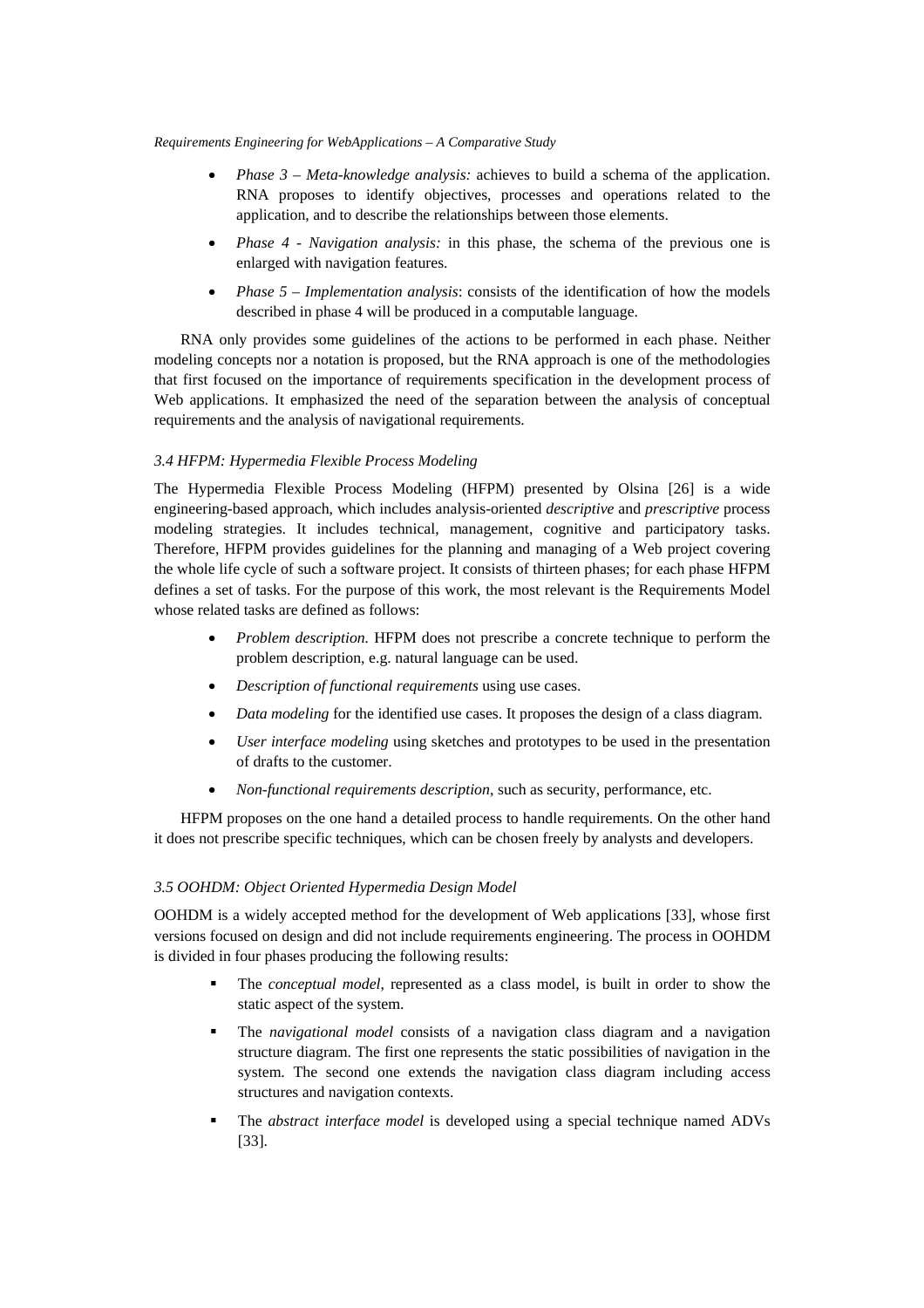The *implementation* consists in the implemented code and is based on the previous models.

The capture and definition of requirements were introduced later in OOHDM by Vilain, Schwabe and Sieckenius [36], proposing the use of user interaction diagrams (UIDs). UIDs base on the well known technique of use cases. Use cases are used to capture the requirements but are considered in OOHDM as ambiguous and insufficient for the definition of the requirements that Web applications have, mainly related to the interaction between the user and the system. Therefore, for the specification of the requirements, this approach suggests the refinement of use cases building UIDs, which are used to graphically model the interaction between users and system without considering specific aspects of the interface. The process to get an UID from a use case is described very carefully in the approach.

## *3.6 UWE: UML-based Web Engineering*

UML-based Web Engineering (UWE) is a methodological approach for the development of Web applications based on the Unified Process [17][5]. It is based mainly on the most relevant concepts provided by other methods, but defines a UML notation (UML profile), sticks to the diagrammatic techniques proposed by the UML and defines a systematic and semi-automatic design process [14].

UWE covers the whole life cycle of Web applications and focuses on adaptive applications. It includes a specific requirements engineering phase where requirements elicitation, specification and validation are handled as separate activities of the process. The final result of the requirements capture in UWE is a use case model completed with documentation describing the users of the application, the adaptation rules, the interfaces and the details of the use case relevant for the use case implementation. The latter can be described textually or modeled by UML activity diagrams.

UWE classifies requirements into two groups: functional and non-functional. Functional requirements contemplated in UWE are:

- Content requirements
- Structure requirements
- Presentation requirements
- Adaptation requirements
- User model requirements

Moreover, UWE proposes interviews, questionnaires and checklists as appropriated techniques for the requirements capture, and use cases, scenarios and glossaries for the requirements specification. To validate them, UWE proposes walk-through, audits and prototypes [19].

### *3.7 W2000*

W<sub>2000</sub> [1] is an approach that also extends UML notation to model multimedia elements. These multimedia elements are inherited from HDM (Hypermedia Design Model) [12]. The development process of W2000 is divided into three phases: requirements analysis, hypermedia design and functional design. The first one is the most interesting for our survey.

The requirements analysis in W2000 is divided into two sub-activities: functional requirements analysis and navigational requirements analysis. The requirements elicitation starts with an analysis of the different user roles, i.e. the actors which will interact with the application. Every identified actor has his own navigation and functional requirements model. The latter model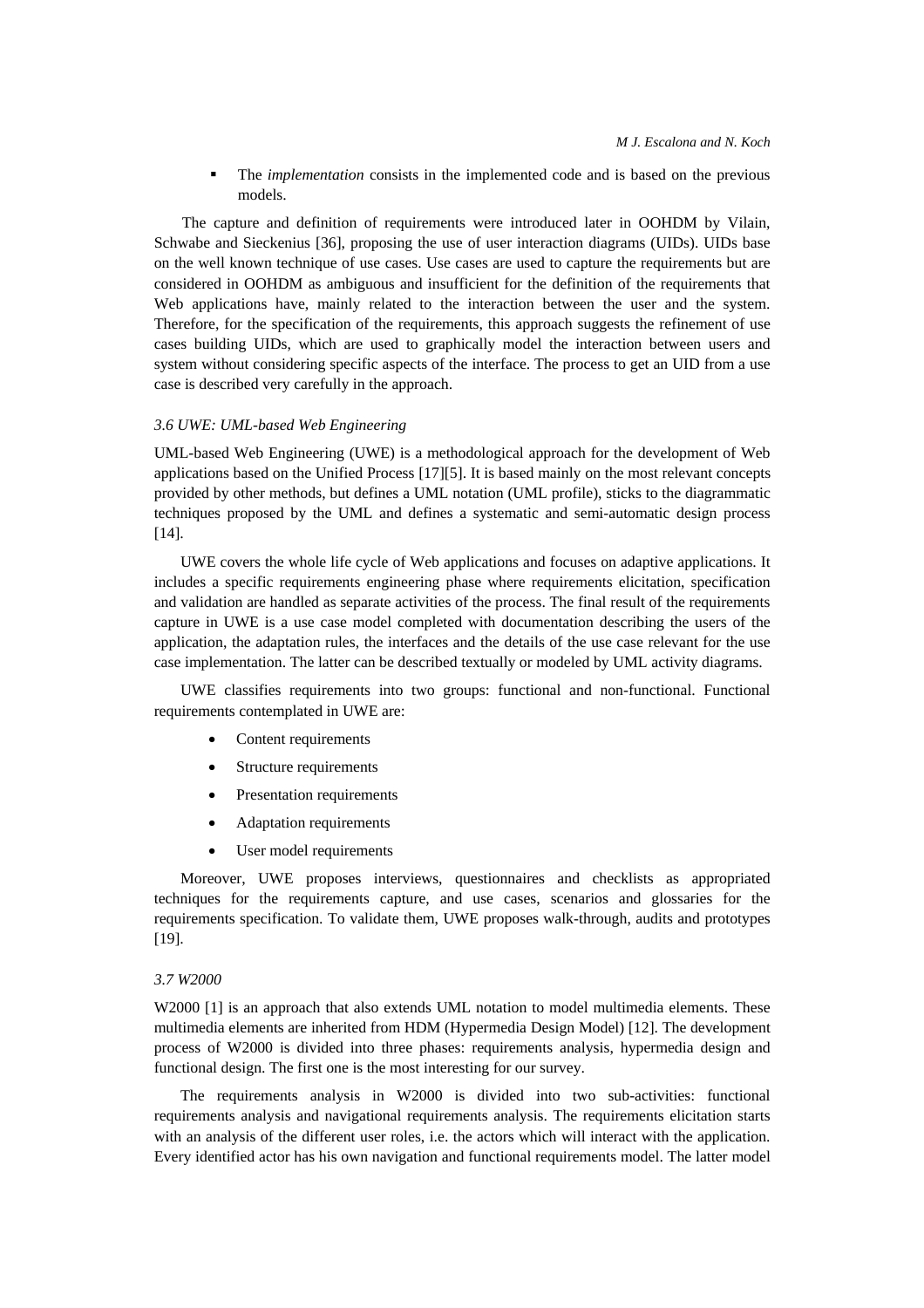is represented by a UML use case model. The navigational requirements are modeled in another use case diagram representing the navigation possibilities of the actors. The graphic notation is defined as a UML extension.

### *3.8 WebML: Web Modeling Language*

The Web Modeling Language (WebML) is a high-level specification language for hypermedia applications. WebML follows the style of both, Entity-Relationship and UML offering a proprietary notation and a graphical representation using the UML syntax. This notation is complemented with a set of activities to be performed for the development of Web applications, such as requirements specification, data design and hypertext design [6].

The methodology focuses on requirements collection and requirements specification. It proposes the use of techniques, such as interviewing and analysis of documentation, but retrains from the use of prescriptive checklists for requirements capture. Requirements collection starts with user identification and personalization needs. In addition data requirements and functional as well non-functional requirements are gathered. To note is that navigation or specific hypertext structuring requirements are not treated separately.

Requirements specification (called requirements analysis) consists in a classical use case specification supplemented with a semi-structured textual description. The use of activity diagrams is proposed by this method to express the workflow of complex use cases. A template based description and mock-ups (sketches) are suggested for the specification of the site view and the style guidelines. Finally, acceptance tests are proposed mainly to check non-functional requirements.

## *3.9 NDT - Navigational Development Techniques*

NDT (Navigational Development Techniques) [10] is a technique to specify and analyze the navigation aspects in Web applications. NDT focuses on the elicitation and specification techniques selected by NDT for the capture and definition of requirements. The requirements analysis workflow in NDT starts capturing requirements and studying the environment applying interviews, brainstorming and JAD techniques. In a second step the system objectives are captured and described. Based on these objectives the system requirements are identified; NDT classifies them into:

- Storage information requirements
- Actor requirements
- Functional requirements
- Interaction requirements
- Non-functional requirements

Interaction requirements are represented by phrases and visualization prototypes. Phrases show how the information of the system is retrieved and are represented by a special language named BNL (Bounded Natural Language) [4]. Visualization prototypes are used to represent the system navigation, data visualization and user's interaction.

The whole process to elicit and specify objectives and requirements proposed by NDT is mainly based on templates or patterns. In addition, it uses other requirements definition techniques like use cases and glossaries. The NDT approach proposes a different template for each kind of requirement, so requirements and objectives are described in a structured way. Some fields in the templates only accept specific values allowing for a systematic process. The requirements specification workflow finishes with the revision of the requirements catalogue and the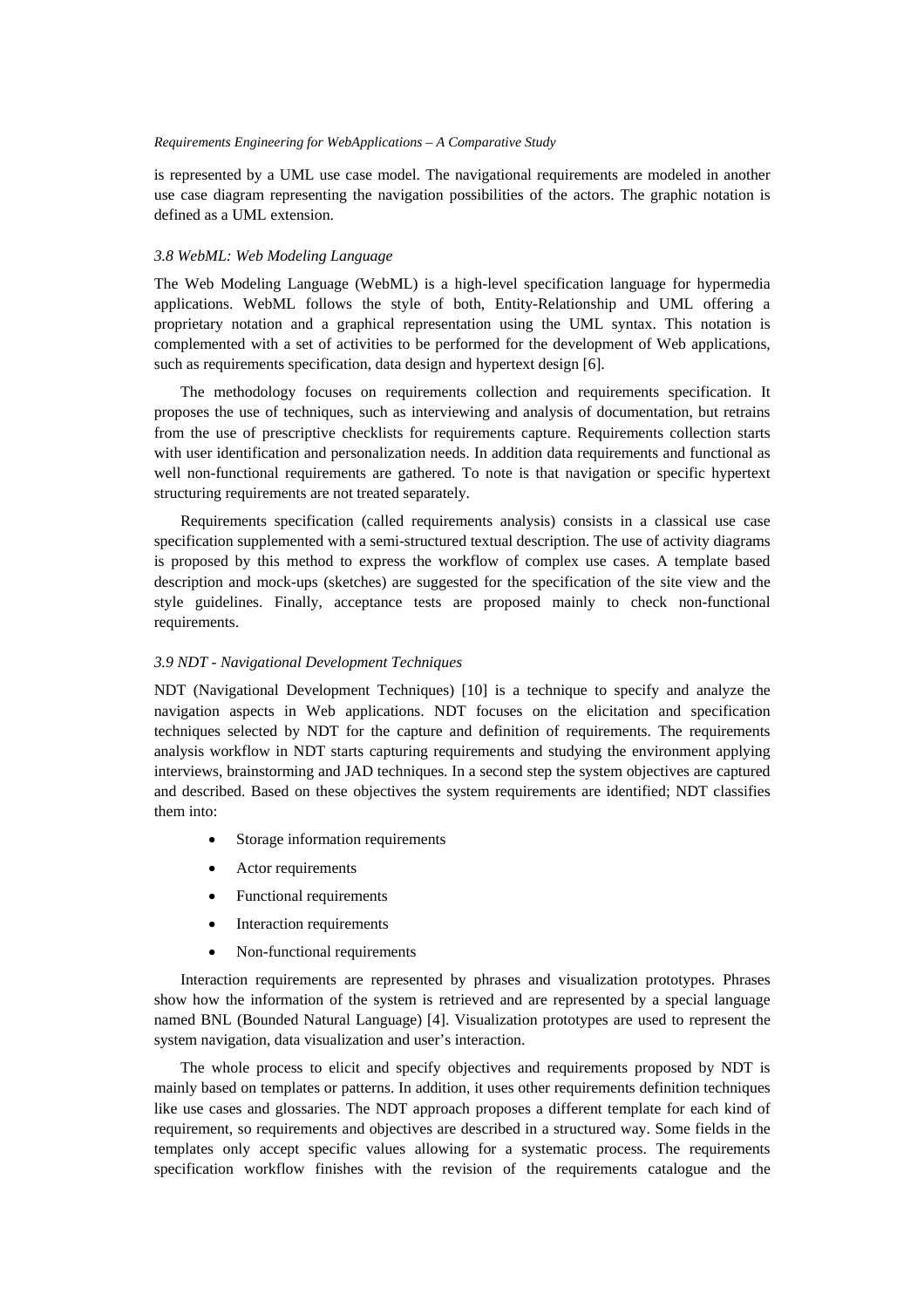development of a trazability matrix which makes the evaluation of whether the specification covers all the possible requirements.

In the context of the NDT project a case tool, named NDT-Tool, has been developed. This tool supports the filling of the templates and automatic extraction of the design results out of the templates.

### *3.10 Design-driven Requirements Elicitation*

The Design-driven Requirements Elicitation is a part of the design-driven process proposed by Lowe and Eklund [25] in order to develop Web applications. It consists of capturing, defining and validating requirements during the design process, i.e. the design activities should be carried out in such a way that the requirements could be handled and managed at the same time. The process is based on prototyping in order to explore possible solutions and problems to be solved. Users and customers define the requirements based on the study of these prototypes. It is an iterative process, which consists of reducing customers and clients' doubts. The cycle has three phases: evaluation, specification and construction.

This design-driven process was defined based on an exhaustive analysis of "best practices" in the development of Web commercial application. It treats all the requirements in the same manner. The requirements are: content, interface protocol, navigational structure, look and feel, data internal representation, versions, change control, security, content management, control access, efficiency, user monitoring, functionality support, system adaptation, user identification, etc. In the comparison tables of the next section we use the short form DDDP for the design-driven development process<sup>b</sup>.

### **4 Comparative Study**

We have based our comparative study on three main aspects. The first one is the analysis of the types of requirements handled by each methodology. The second aspect is the study of the techniques employed and the phases covered in each approach. The last one evaluates the degree of detail of each approach in terms of its development process, the applied techniques and the results produced. Finally, some other aspects are outlined.

## *4.1 Types of Requirements*

 $\overline{a}$ 

Using the classification introduced at the beginning of section 3, the first objective of this comparison was to establish which types of requirements are treated by each approach. Table 1 shows these results for the methodologies briefly described in sections 3.1 to 3.11 and the six types of requirements: data, user interface, navigation, adaptive, transactional and non-functional.

Approaches are ordered chronologically, what allows us to observe the evolution of the requirements engineering relevance in those methodologies. The first approaches focused mainly on data and user interface requirements. More recently some methodologies have been developed or already existing ones have been extended to manage adaptive, navigation and transactional requirements. The idea of separation of concerns was since the beginning a characteristic of almost all Web methodologies, like HDM [12], OOHDM [33], etc. However, this separation of concerns was only applied to the design and implementation phases of the development process. Nowadays we can observe a clear tendency towards a separation of concerns from the very beginning, i.e. already during the requirements elicitation phase. It is interesting to remark, that the use of

<sup>&</sup>lt;sup>b</sup> The short form DDDP is not used by the authors of the project.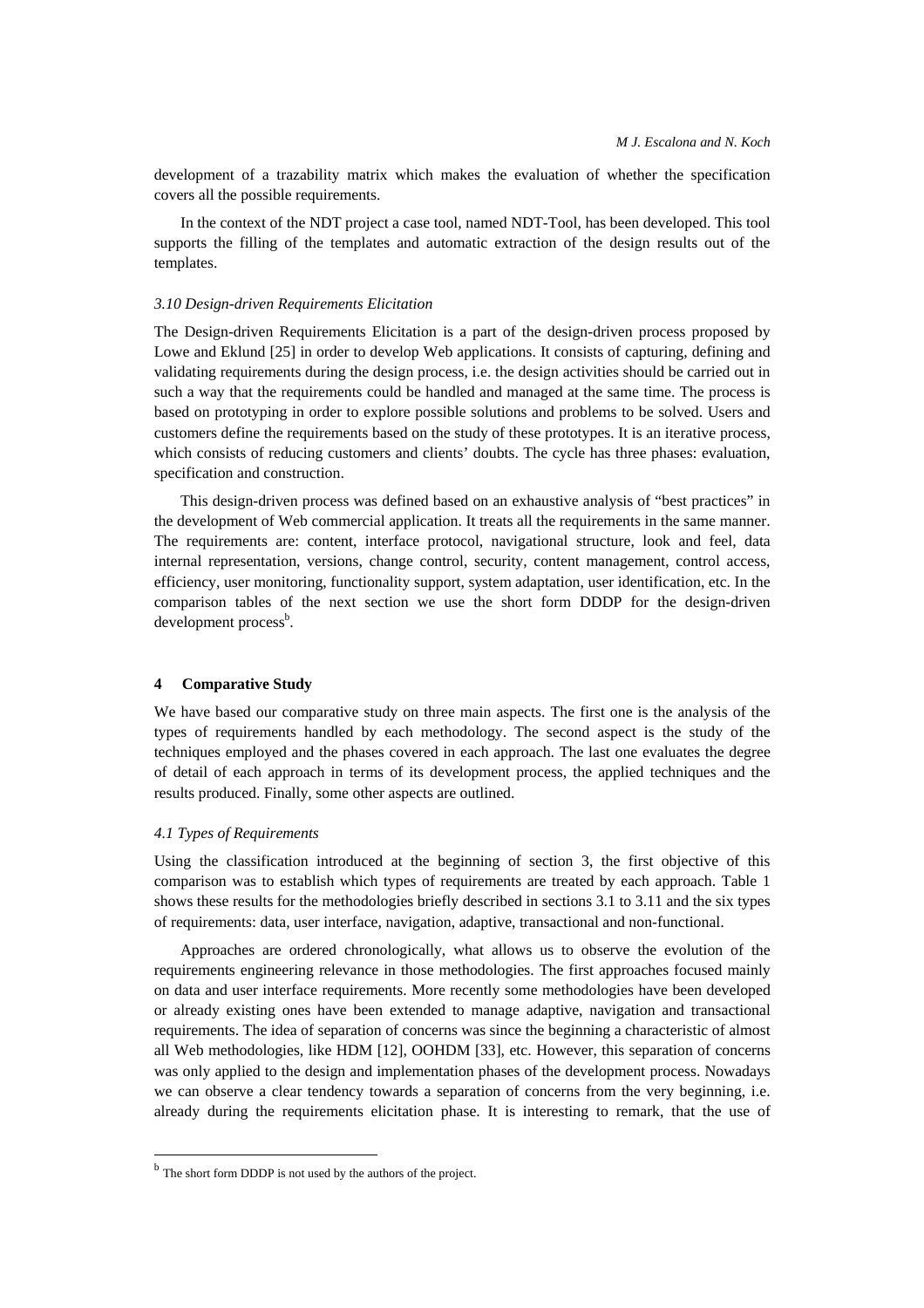different terminology for the same or similar concepts made a comparison study difficult. We stress the need to standardize the terminology used in Web methodologies.

|              | Data Req. | User<br>Interface<br>Req. | Navigational<br>Req. | Adaptive<br>Req. | Transactional<br>Req. | Non-Functional<br>Req. |
|--------------|-----------|---------------------------|----------------------|------------------|-----------------------|------------------------|
| <b>WSDM</b>  |           |                           |                      |                  |                       |                        |
| SOHDM        |           |                           |                      |                  |                       |                        |
| <b>RNA</b>   |           |                           | v                    |                  |                       |                        |
| <b>HFPM</b>  |           |                           |                      |                  |                       |                        |
| <b>OOHDM</b> |           |                           |                      |                  |                       |                        |
| <b>UWE</b>   |           |                           |                      |                  |                       |                        |
| W2000        |           |                           |                      |                  |                       |                        |
| WebML        |           |                           |                      |                  |                       |                        |
| <b>NDT</b>   |           |                           | v                    |                  |                       |                        |
| <b>DDDP</b>  |           |                           |                      |                  |                       |                        |

Table 1: Requirements Handled by Each Approach

#### *4.2 Activities and Techniques*

The following table shows the differences regarding the techniques that are used by each methodology in each phase, i.e. during the activities of elicitation; specification and validation (see section 2). If a methodology proposes a non-standard technique or a specific technique it will be explicitly indicated.

Several conclusions can be obtained from this table. It is possible to indicate that interviewing is the most popular technique during requirements capture. Similarly requirements specification with use cases is the winner for the definition of requirements. We observe that many methodologies handle the capture as part of the definition activity.

In this table we also observe that Web methodologies focus on the requirements definition activity. During this activity, the use case technique (the most used one) is applied in different ways. Some methodologies, such as HFPM, apply the original use case technique. However, other approaches, like OOHDM, NDT or UWE, believe that use cases are ambiguous or insufficient for the specification, and so complement this technique with more concrete models, such as UIDs, templates or UML activity diagrams, respectively. This more detailed specification helps to define a more systematic development.

Most of the methodologies consider validation not as relevant as the other two phases: capturing and specification. The validation techniques proposed mainly focus on reviewing the requirements models or the textual descriptions of the requirements. Some of the approaches analyzed do not even include the validation phase in their requirements engineering process.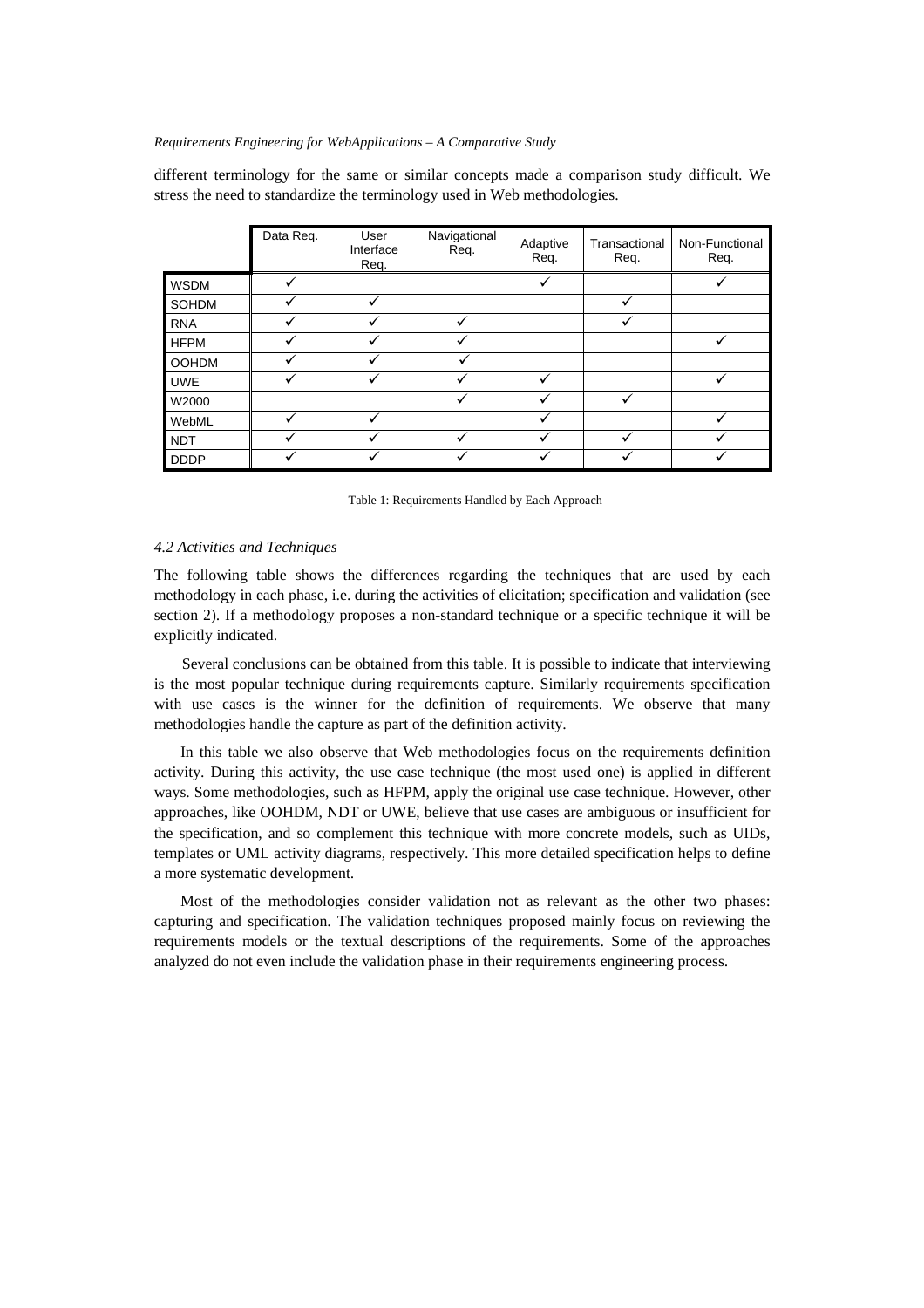*M J. Escalona and N. Koch* 

|            |                              | <b>WSDM</b>       | <b>SOHDM</b>  | RNA | HFPM                            | <b>NGHOO</b> | UWE          | W2000        | WEbML                              | 7dk                        | pppp         |
|------------|------------------------------|-------------------|---------------|-----|---------------------------------|--------------|--------------|--------------|------------------------------------|----------------------------|--------------|
| Capture    | Interviewing                 | ✓                 |               | ✓   |                                 |              | ✓            |              | $\checkmark$                       | $\checkmark$               | $\checkmark$ |
|            | <b>JAD</b>                   |                   |               |     |                                 |              |              |              |                                    | ✓                          |              |
|            | Brainstorming                |                   |               |     |                                 |              |              |              |                                    | ✓                          |              |
|            | <b>Concept Mapping</b>       | Role-<br>Activity |               |     |                                 |              |              |              |                                    |                            |              |
|            | Use Cases Modeling           |                   |               |     |                                 | ✓            |              |              |                                    |                            |              |
|            | Questionnaire/Checklist      |                   |               |     |                                 |              | $\checkmark$ |              |                                    |                            |              |
|            | Sketching &<br>Storyboarding |                   |               |     |                                 |              |              |              | $\checkmark$                       |                            |              |
|            | <b>Other Techniques</b>      |                   | <b>DFD</b>    |     |                                 |              |              |              | Docu<br>ment<br>analy<br>sis       |                            |              |
|            | Natural Language             | ✓                 |               | ✓   | ✓                               |              |              |              | ✓                                  |                            |              |
|            | Glossaries                   |                   |               |     | ✓                               |              | ✓            |              |                                    | $\checkmark$               |              |
|            | Templates/Patterns           |                   |               |     |                                 |              |              |              | $\checkmark$                       | ✓                          |              |
|            | Scenarios                    |                   | <b>SAC</b>    |     |                                 |              | ✓            |              |                                    |                            |              |
| Definition | Use Cases Analysis           |                   |               |     | $\checkmark$                    | ✓            | $\checkmark$ | $\checkmark$ | $\checkmark$                       | ✓                          |              |
|            | Formal Language              |                   |               |     |                                 |              |              |              |                                    |                            |              |
|            | Prototyping                  |                   |               |     |                                 |              |              |              |                                    |                            | ✓            |
|            | Other techniques             |                   | Event<br>List |     | Inter-<br>face<br>Sket-<br>ches | <b>UIDs</b>  |              |              |                                    | <b>BNL</b><br>Phra-<br>ses |              |
| Validation | Review/Walk-through          |                   |               |     |                                 |              | $\checkmark$ |              |                                    | $\checkmark$               |              |
|            | Audit                        |                   |               |     |                                 |              | ✓            |              |                                    |                            |              |
|            | Matrix of trazability        |                   |               |     |                                 |              |              |              |                                    | ✓                          |              |
|            | Prototyping                  |                   |               |     | $\checkmark$                    |              | ✓            |              |                                    |                            | ✓            |
|            | Other techniques             |                   |               |     |                                 |              |              |              | Acc<br>eptan<br>ce<br><b>Tests</b> |                            |              |

Table 2: Techniques used in the Capture, Definition and Validation Phases

# *4.3 Degree of Detail*

Another perspective under which a comparative study can be carried out involves the way how requirements engineering approaches are defined. Some methodologies concentrate largely on the development process, others focus on the techniques or on the structure of the results that must be produced. Therefore, we classify the approaches in three categories: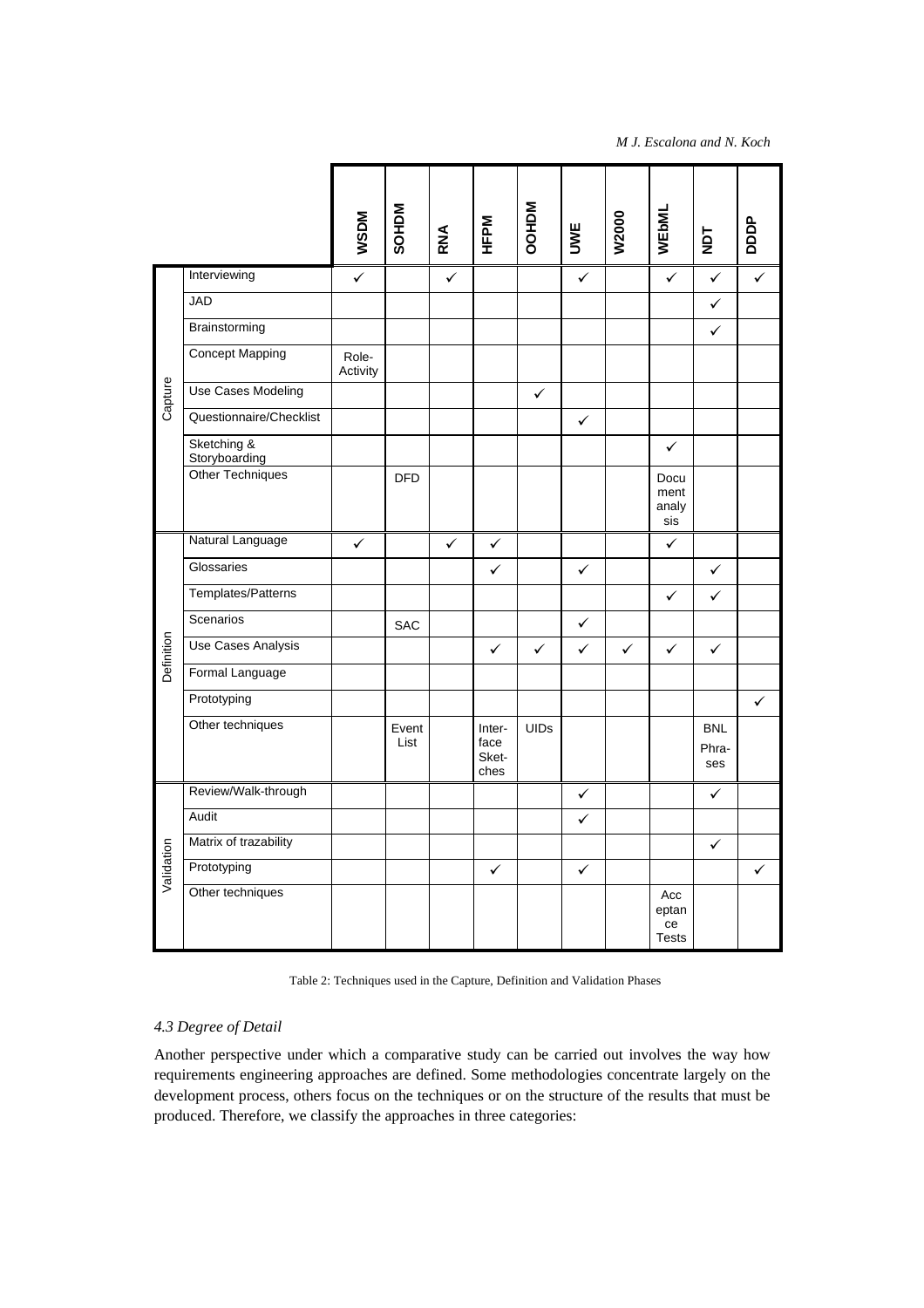- *process-oriented*, that is, if the approach describes the steps of a process to be followed in order to perform the requirements capture, definition and validation;
- *technique-oriented*, that is, if it describes the techniques to be applied during the process;
- *product-oriented*, that is, if it gives a description of the results which must be produced during the process;

We analyzed the definition of the approaches and evaluated how detailed they are in the description of the process, the techniques and the products. The result of this evaluation is shown in table 3. The evaluation is done separately for each phase of the requirements engineering selecting one value as follows:

- *process-oriented:* the approach clearly describes the steps to follow (+), the process without details (o), or does not indicate any process at all (-)
- *technique-oriented:* the approach clearly depicts the techniques and the way to apply them (+), it enumerates the techniques to apply (o), or it does neither propose any concrete technique nor references any general techniques (-)
- *product-oriented*: the approach clearly describes the structure of the product to be produced (+), it describes the product without detailing its structure (o), or it does not give any indication about the resulting product (-)

|              | Process-<br>oriented | Technique-<br>oriented   | Product-<br>oriented |
|--------------|----------------------|--------------------------|----------------------|
| <b>WSDM</b>  |                      |                          |                      |
| SOHDM        |                      | $\,{}^+$                 |                      |
| <b>RNA</b>   |                      |                          |                      |
| <b>HFPM</b>  | +                    | n                        | +                    |
| <b>OOHDM</b> | റ                    | $+$                      |                      |
| <b>UWE</b>   |                      | ∩                        |                      |
| W2000        | ∩                    | ◠                        |                      |
| WebML        | ∩                    | n                        | ٠                    |
| <b>NDT</b>   |                      | $\overline{\phantom{0}}$ |                      |
| <b>DDDP</b>  |                      |                          |                      |

Table 3: Degree of Detail in Processes, Techniques and Products

The values listed in table 3 can be grouped and represented schematically as shown in figure 2. This graphical representation has led us to assess that current methodologies mainly focus on the process. An extreme example of this fact is RNA, which only describes the process without mentioning techniques or the layout of the results.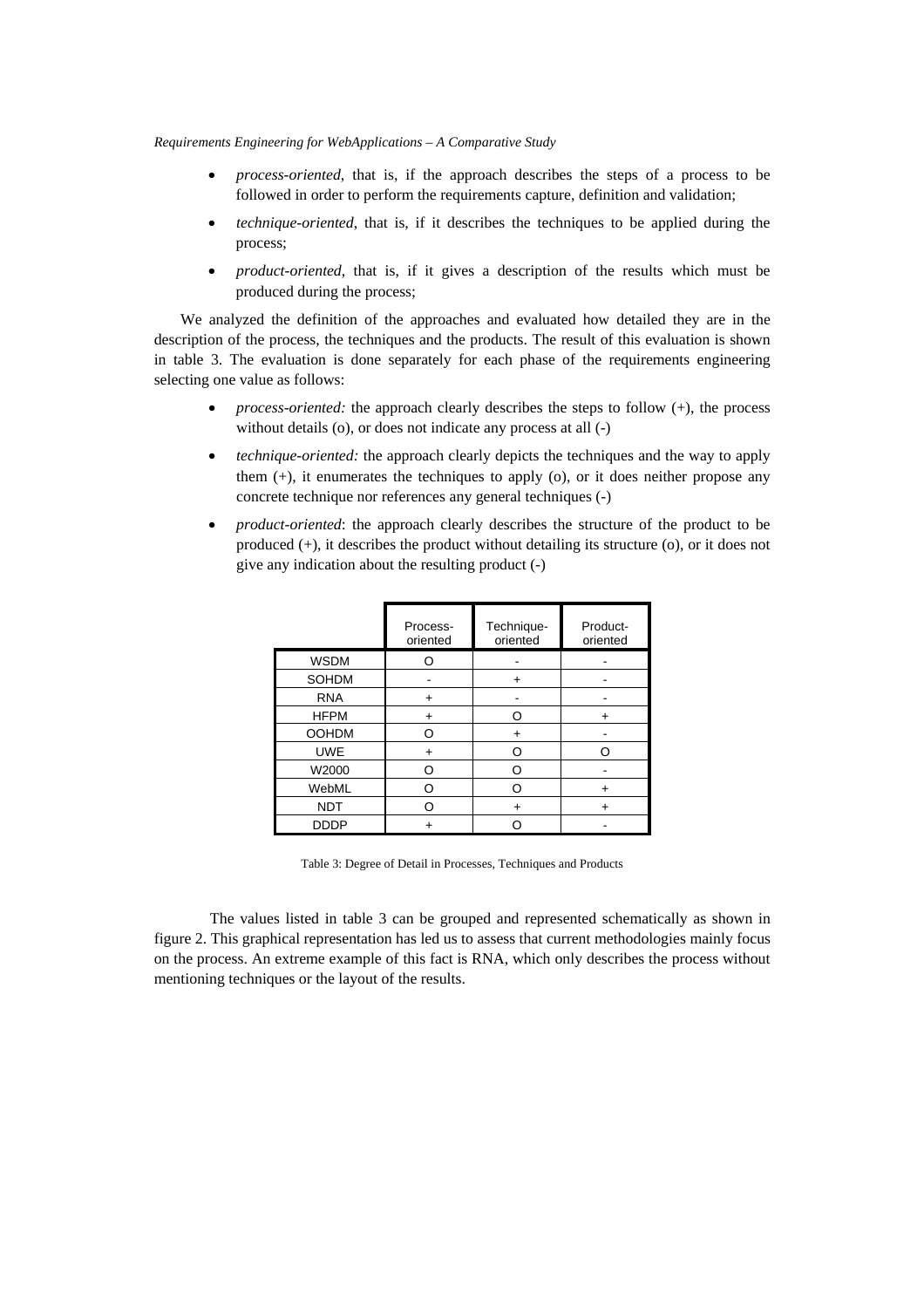

Figure 2: Graphical Representation of the Degree of Detail in Processes, Techniques and Results

Another important conclusion is the little importance given to the result produced during the requirements engineering process. Many of the approaches only enumerate the models to be produced without indicating a structure of the documents. Only HFPM and NDT describe with details how the requirements documentation should be structured. Such templates are very useful to support the development team in the documentation process, but certain flexibility is required for the tailoring of such documents to needs, formats or restrictions of a specific project environment.

#### *4.4 Other aspects*

There are some other aspects that can be used to compare the different requirements engineering approaches, which we want to outline briefly in this section.

One of the main pillars of good requirements engineering practices is the use of techniques that support fluent communication between users and technical software developers. The requirement engineer is responsible for communication and acts as mediator. Good communication is an aspect that is difficult to measure and therefore difficult to compare.

It is important to highlight the two trends for representation used in requirements engineering: graphical and textual representation. Extreme examples are OOHDM and UWE, which performs requirements capture and definition using visualization, and conversely, approaches such SOHDM and NDT based on textual representation. In addition is it worth mentioning, that a similar technique may be differently used or represented by different methodologies, e.g. scenarios in UWE and SOHDM.

Another aspect that is worth being compared is the tool support. We have detected a lack of CASE tool support. Only few methods suggest the use tools. Even less approaches propose a specific tool for the requirements specification. Such is the case of the tool developed within the UWA project and the NDT-Tool for the requirements definition following the NDT method.

## **5 Conclusions**

In this work we have presented the state of the art of requirements engineering in methodologies used for the development of Web applications. To achieve this purpose, we started describing the structure of the requirements engineering process and the most common techniques used in such a process in the classic software development for non-Web applications. The process includes three main activities: capture, definition and validation of requirements. The techniques most frequently used to perform these activities are among others use cases, scenarios, sketches and storyboards, questionnaires and checklists, reviews and walk-troughs, prototyping, etc.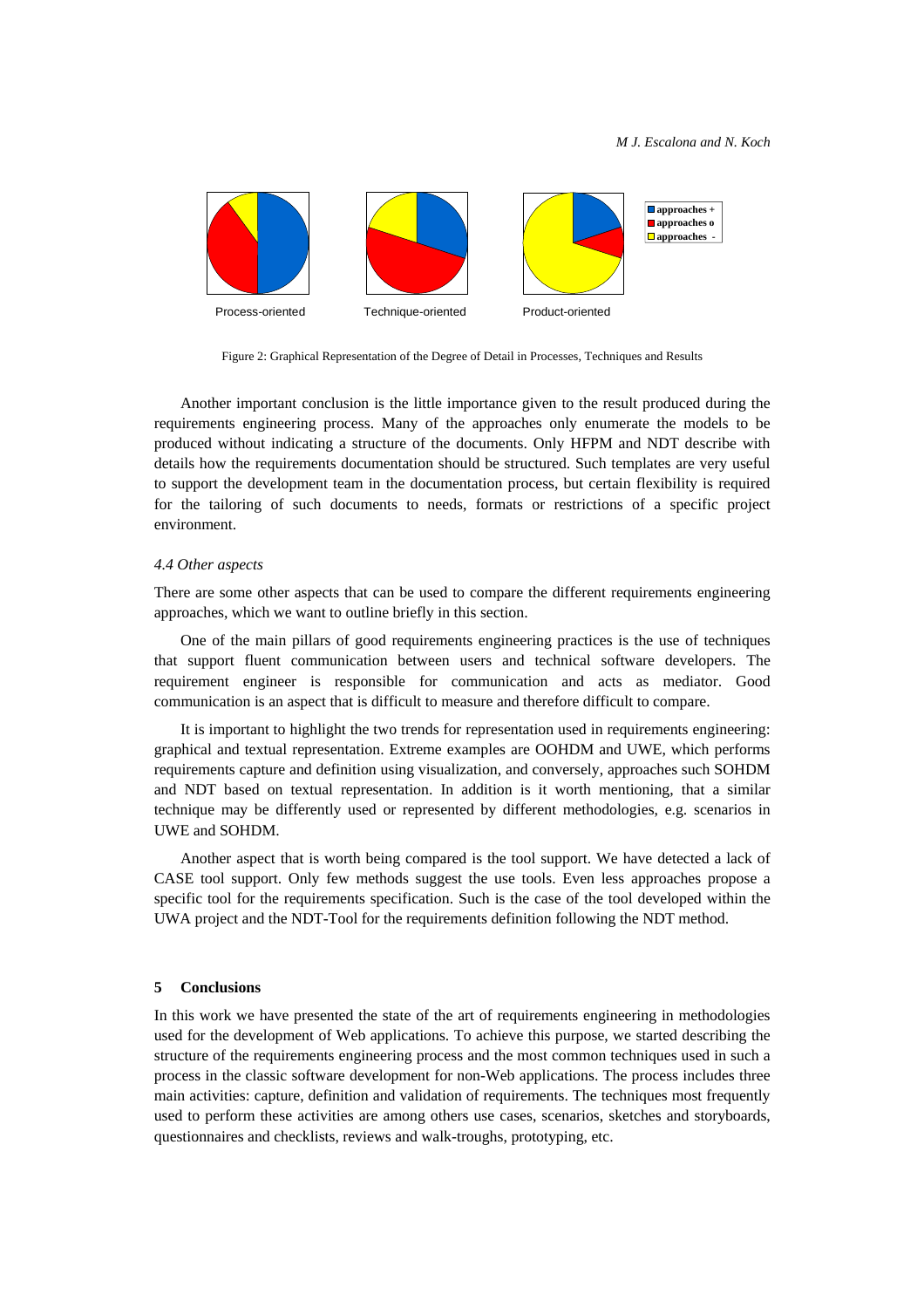In a second step we gave an outline of the methodologies for the Web describing how these approaches cover the aspects related to requirements engineering. Finally, the approaches are compared from different points of view, such as types of requirements handled, activities covered and techniques used, orientation and depth of the applied techniques.

As a result of our study we can claim that there is still a great research potential in the field of requirements engineering for Web applications. Comparing this survey with other comparative studies not restricted to requirements specification aspects of Web approaches [18, 2, 9], it can be observed that the majority of the currently existing Web methodologies focuses on design aspects and does not centre its attention on requirements engineering, although the risks of an incomplete or insufficient requirements definition and validation is well-known.

We hope the results presented in this article will help Web developers to select the appropriate requirements engineering techniques and include them in the development process of Web applications. In addition, it should help in the continuous improvement process of the existing Web methodologies to focus more on requirements engineering, and therefore contribute to improve the quality of the Web applications that are built with these methodologies.

### **Acknowledgements**

We would like to thank Martin Wirsing and Andreas Kraus of the Ludwig-Maximilians-University of Munich, Manuel Mejías, Jesús Torres and Miguel Toro of the University of Seville and Cristina Cachero of the University of Alicante for helpful suggestions and comments.

#### **References**

- 1 Baresi L., Garzotto F., Paolini P (2001). *Extending UML for Modelling Web Applications*. In proceedings of the 34<sup>th</sup> Annual Hawaii International Conference on System Science. IEEE Computer Society.
- 2 Barry, C. & Lang, M. (2001) *A Survey of Multimedia and Web Development Techniques and Methodology Usage.* IEEE Multimedia. April-June 2001, 52-60.
- 3 Bieber M., Galnares, R., Lu, Q. (1998). *Web Engineering and Flexible Hypermedia.* The Second Workshop on Adaptive Hypertext and Hypermedia, Hypertext´98, Pittsburg, USA.
- 4 Brisaboa, N. R., Penabad, M. R., Places, A. S., Rodríguez, F. J. (2001). *A Documental Database Query Language*. String Processing and Information Retrieval -SPIRE 2001.
- 5 Booch G., Rumbaugh, J., Jacobson, I. (1999). Unified Modeling Language User Guide. Addison-Wesley.
- 6 Ceri, S. Fraternali, P., Bongio, A., Brambilla M., Comai S., Matera M. (2003). *Designing Data-Intensive Web Applications.*Morgan Kaufman.
- 7 De Troyer, O., Leune, C. (1997). *WSDM: A User Centered Design Method for Web Sites*. Technical Report of Tilburg University, Infolab. Belgium.
- 8 Durán A., Bernárdez, B., Ruiz, A., Toro M. (1999). *A Requirements Elicitation Approach Based in Templates and Patterns*. Workshop de Engenharia de Requisitos. Buenos Aires, Argentina.
- 9 Escalona, M.J., Mejías, M., Torres, J. (2002). *Methodologies to develop Web Information Systems and Comparative Analysis***.** Informatik/Informatique. núm. 2/2002 de I/I.
- 10 Escalona, M.J., Torres, J., Mejías, M. (2002). *Requirements Capture Workflow in Global Information Systems.* Proceedings of OOIS. Springer-Verlag. Montpellier, France.
- 11 Ferreira, M.J., Loucopoulos, P. (2001). *Organisation of Analysis Patterns for effective Re-use.*  Proceedings of the International Conference on Enterprise Information Systems. ICEIS 2001. Setubal, Portugal.
- 12 Garzoto F., Schwabe D. and Paolini P. (1993) *HDM-A Model Based Approach to Hypermedia Aplication Design*. ACM Transactions on Information System, 11 (1), pp 1-26.